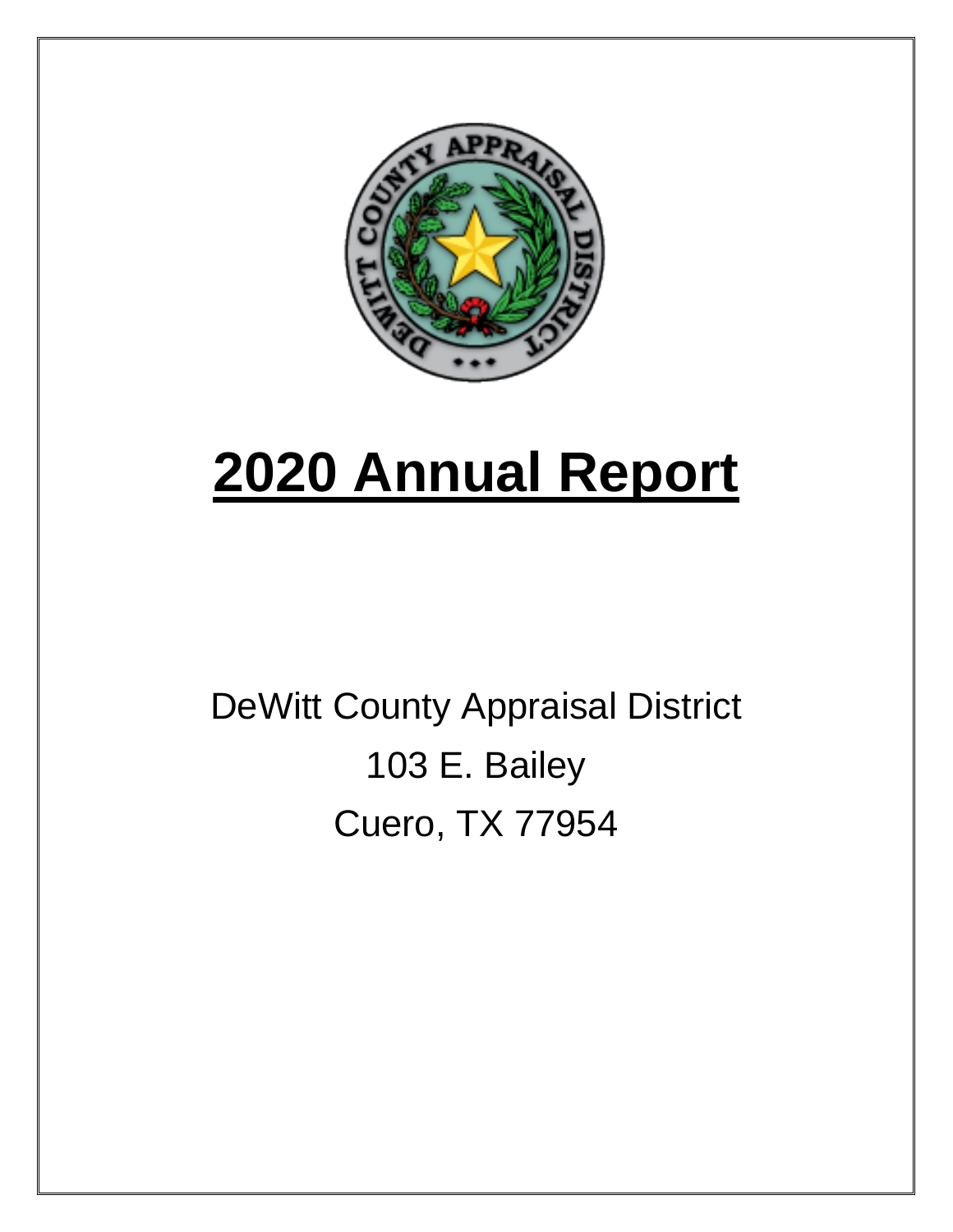### Dewitt county appraisal district 2020 annual report

#### **Purpose**

This report serves as the official annual appraisal report for the Dewitt County Appraisal District, located at 103 E. Bailey St., Cuero, TX 77954. This report provides property owners, taxing units, and other interested parties with information concerning the appraisal activities for the year including but not limited to: general information about the appraisal district, taxing entities in DeWitt County, number and type of accounts the District appraises, market and taxable values, appeals, arbitration and litigation.

#### **General Information**

Appraisal Districts were formed by the Texas legislature in 1979. Senate Bill 621 required that appraisal districts be established for the purpose of appraising property for ad valorem tax purposes. Appraisal districts (the district) are a local government political subdivision of the state, responsible for appraising property within the boundaries of each county. Prior to the creation of the central appraisal districts, each taxing unit followed their own appraisal standards and practices. Values were inaccurate and inequitable. Property owners were required to visit multiple taxing units to resolve any disputes concerning property values. *The appraisal district is not a taxing entity and does not set tax rates or collect taxes.* Appraisal districts are independent of the taxing entities but are governed by a board of directors which are elected by the taxing entities elected officials.

*The Texas Property Tax Code* requires that the district be managed by a professional staff with training and education prescribed by the State of Texas and overseen by the Texas Department of Licensing and Regulation. All appraisers must be registered with the TDLR and must complete courses and exams to become a Registered Professional Appraiser and maintain that designation. The Chief appraiser is responsible for managing the District's administrative and appraisal operation. The Board of Directors approves and reviews the budget and expenditures over the course of each fiscal year. Additionally, they appoint the Appraisal Review Board (ARB), Agricultural Advisory Board and the Tax Payer Liaison Officer (if one is required by state statute).

#### **Ad Valorem Tax System**

The property assessment system is a complex and technical profession vital to the financial health of local government and school districts. The District's principal task is to identify and appraise all taxable properties within its jurisdiction (the county boundaries) and administer exemptions and special appraisals. The appraisal of properties within the districts jurisdiction collectively creates the tax base that all taxing jurisdictions utilize to collect their revenue for daily operations and public services. The District is funded by the taxing jurisdictions based on the amount of taxes levied in each taxing unit.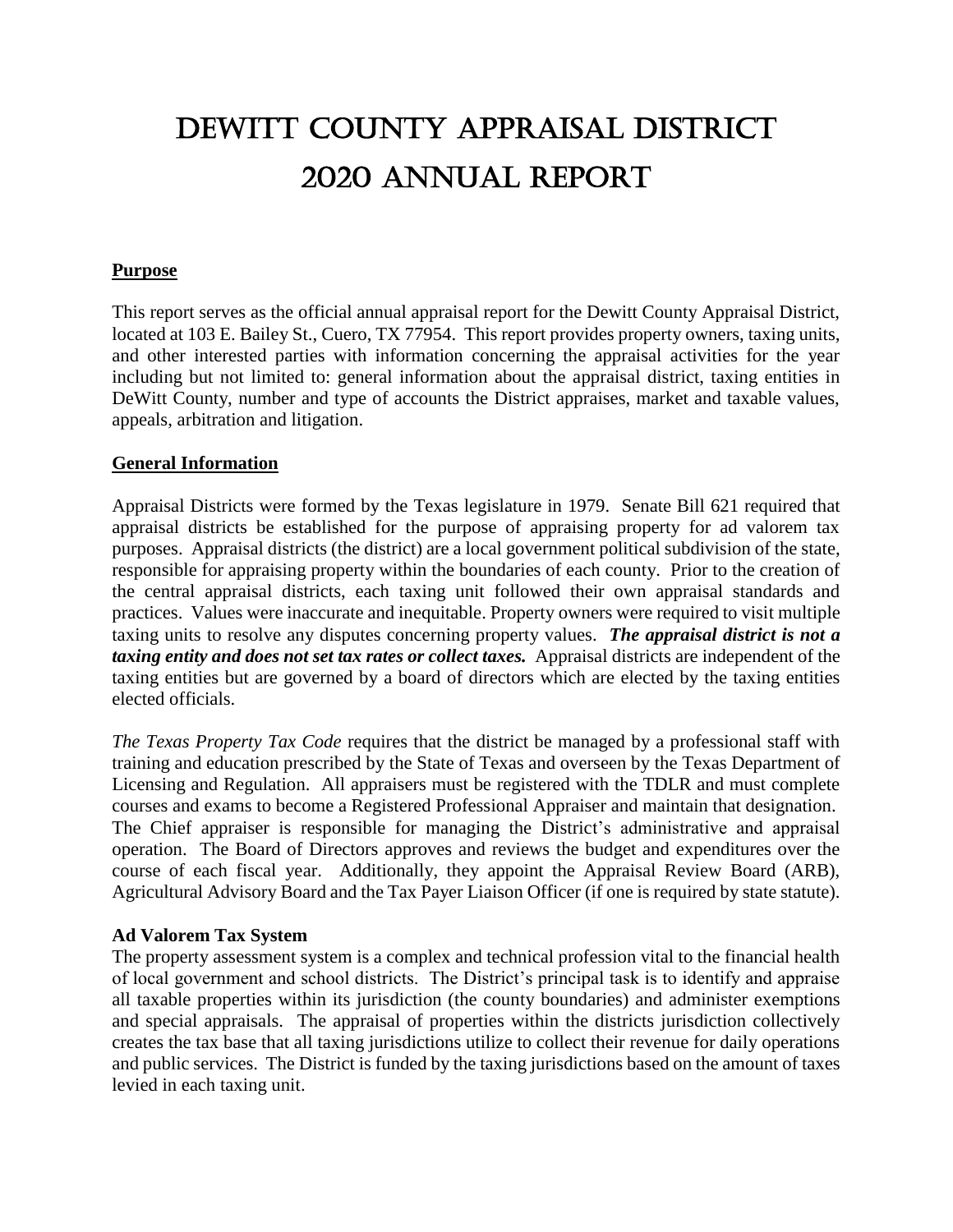As required by *The Texas Property Tax Code* appraisal districts appraise all property whether residential, commercial, or business personal property at its fair market value as of January 1st. The District determines the market value of a property using mass appraisal standards and techniques which comply with Uniform Standards of Professional Appraisal Practices (USPAP) standards 5 and 6 for mass appraisal. The same appraisal methods and techniques shall be used in appraising the same or similar kinds of property. The District employs the services of Pritchard and Abbott, Inc., an appraisal firm to appraise all minerals, industrial and oil/gas related facilities, pipelines, industrial personal property and utilities.

#### **Taxing Entities served by the DeWitt County Appraisal District:**

| DeWitt County                       | Cuero ISD*                      |
|-------------------------------------|---------------------------------|
| DeWitt County Precincts 1, 2, 3 & 4 | Yorktown ISD                    |
| DeWitt Drainage District            | Meyersville ISD*                |
| Pecan Valley Water District         | Nordheim ISD*                   |
| Ecleto Watershed District*          | <b>Westhoff ISD</b>             |
| City of Cuero                       | Yoakum ISD*                     |
| City of Yorktown                    | DeWitt Medical District, CCH    |
| City of Nordheim                    | <b>Yoakum Hospital District</b> |
| City of Yoakum*                     |                                 |

\*These entities overlap into adjoining counties and only the portion of these districts located within the boundaries of DeWitt County are appraised by this district.

#### **Appraisal District Budget for 2020:**

The 2020 budget totaling \$1,240,137 was adopted by the DeWitt County Appraisal District Board of Directors on July 16, 2019. This was an increase of 2% from the previous year's budget. There were no revisions made to the budget during the year.

The DeWitt County Appraisal District had 10 full-time employees during 2020. It is important to mention, the work is highly technical and closely regulated therefore the appraisers must obtain licensing and attend yearly training on legislative updates. Additionally, all staff is required by the State of Texas to obtain yearly customer service training.

#### **Reappraisal:**

The DeWitt CAD currently conducts reappraisal on a rotating schedule. While all property values are updated annually to reflect market values, typically one-third of the district is re-inspected every year or as deemed necessary based on growth and market analysis. Re-inspection is done in areas based typically on school district boundaries with additional emphasis based on areas with high growth. The re-inspection consists of actual field inspections, use of Eagleview aerial photography, Google Earth images and the in-house geographic information system. As required by law a Bi-annual Reappraisal Plan is prepared by the Chief Appraiser and approved by the Board of Directors outlining actual work to be done within a 2-year time period. This document is available upon request at the appraisal district office and is provided to each of the taxing entities along with any revisions made once the plan is approved.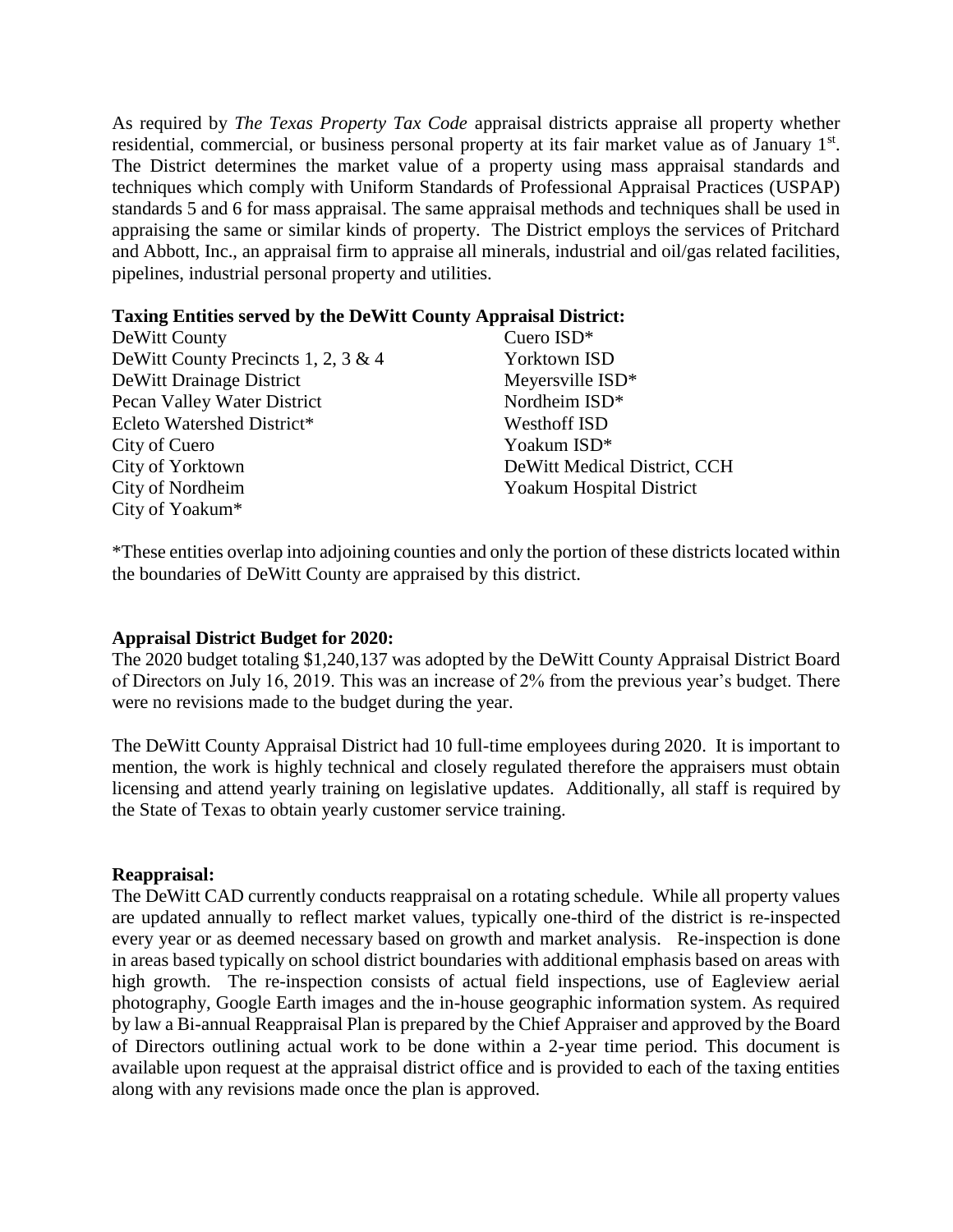#### **2020 Certified Value Information:**

The 2020 certified appraisal roll for DeWitt County indicated a total of 71,308 parcels. A breakdown of the number of parcels contained in the major property categories is shown below:

| <b>PTAD</b>           |                                     | <b>Parcel</b>  |                     |
|-----------------------|-------------------------------------|----------------|---------------------|
| <b>Classification</b> | <b>Property Type</b>                | Count          | <b>Market Value</b> |
| A                     | Single Family                       | 4,656          | 351,836,280         |
| B                     | Multi Family                        | 46             | 9,453,870           |
| $\mathsf{C}$          | Vacant Lots                         | 1,272          | 6,072,280           |
| D <sub>1</sub>        | Qualified Ag Land                   | 8,348          | 20,158,690          |
|                       | Non-Residential Imps on Ag          |                |                     |
| D <sub>2</sub>        | Land                                | 3,025          | 40,725,740          |
| E                     | Non- Qualified Ag Land              | 5,742          | 519,505,750         |
| F1                    | <b>Real Commercial</b>              | 853            | 129,725,968         |
| F <sub>2</sub>        | Real Industrial                     | 32             | 97,508,860          |
| G <sub>1</sub>        | Oil, Gas & Mineral Reserve          | 42,982         | 3,817,202,712       |
| J2                    | <b>Gas Companies</b>                | 10             | 1,776,410           |
| J3                    | <b>Electric Companies</b>           | 54             | 40,224,190          |
| J4                    | <b>Telephone Companies</b>          | 32             | 5,605,070           |
| J5                    | Railroad                            | 33             | 14,671,820          |
| J6                    | Pipelines                           | 550            | 303,532,680         |
| J7                    | <b>Cable Companies</b>              | 6              | 4,605,530           |
| J8                    | <b>Other Utility</b>                | 13             | 15,060,170          |
| J9                    | <b>Rolling Stock</b>                | $\overline{1}$ | 4,574,260           |
| L1                    | <b>Commercial Business Personal</b> | 1,003          | 70,428,858          |
| L2                    | <b>Industrial Business Personal</b> | 285            | 252,369,300         |
| M1                    | <b>Mobile Homes</b>                 | 944            | 28,353,800          |
| O                     | Real Residential Inventory          | 48             | 552,940             |
| S                     | Special Inventory                   | 13             | 4,708,290           |
| Χ                     | <b>Exempt Property</b>              | 5,441          | 30,639,470          |

The following chart indicates the total appraised Market Value and Net Taxable Value for each of the taxing entities located in DeWitt County and appraised by the District.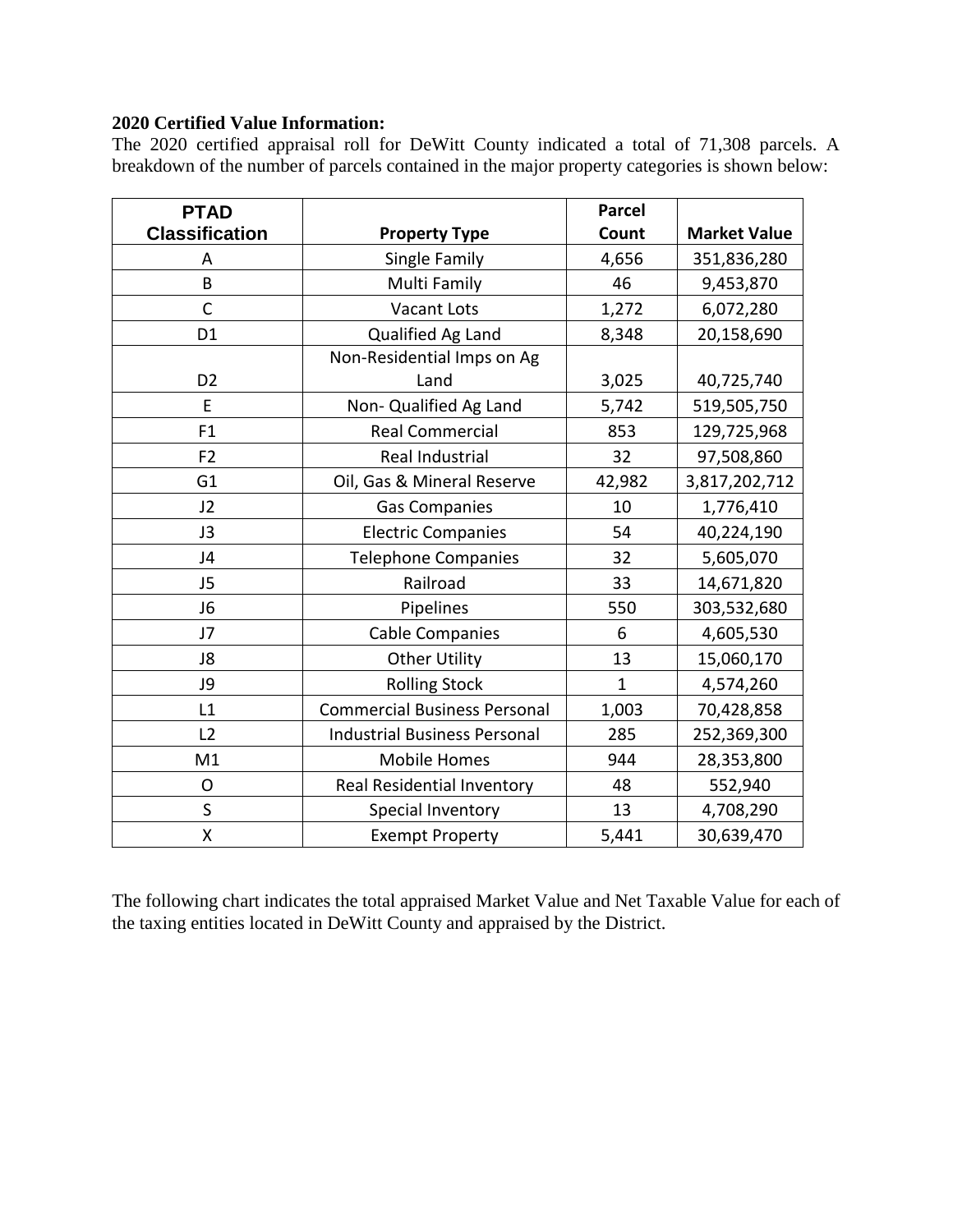| <b>2020 CERTIFIED VALUE SPREADSHEET</b>                                                                                                       |                                                     |               |               |               |                                                    |                |
|-----------------------------------------------------------------------------------------------------------------------------------------------|-----------------------------------------------------|---------------|---------------|---------------|----------------------------------------------------|----------------|
| <b>ENTITY</b>                                                                                                                                 | TOTAL MKT VALUE Real/PP Mkt Value Min/IUP Mkt Value |               |               |               | 2020 NET TAXABLE 2019 NET TAXABLE NET CHG FOR 2020 |                |
|                                                                                                                                               |                                                     |               |               |               |                                                    |                |
| <b>DeWitt County</b>                                                                                                                          | 7,642,881,918                                       | 3,089,946,806 | 4,552,935,112 | 5,672,359,827 | 6,393,850,282                                      | $-721,490,455$ |
|                                                                                                                                               |                                                     |               |               |               |                                                    |                |
| *Cuero ISD                                                                                                                                    | 1,698,944,689                                       | 1,111,816,589 | 587,128,100   | 1,058,183,695 | 1,206,958,670                                      | $-148,774,975$ |
| *Meyersville ISD                                                                                                                              | 325,748,543                                         | 316,025,213   | 9,723,330     | 62,270,503    | 59,031,900                                         | 3,238,603      |
| *Nordheim ISD                                                                                                                                 | 865,731,394                                         | 183,462,244   | 682,269,150   | 717,942,954   | 878,387,900                                        | $-160,444,946$ |
| <b>Westhoff ISD</b>                                                                                                                           | 879,867,110                                         | 142,813,700   | 737,053,410   | 772,122,410   | 1,109,775,470                                      | $-337,653,060$ |
| *Yoakum ISD                                                                                                                                   | 898,993,790                                         | 649,707,850   | 249,285,940   | 452,799,823   | 462,876,516                                        | $-10,076,693$  |
| Yorktown ISD                                                                                                                                  | 2,973,607,182                                       | 686,131,210   | 2,287,475,972 | 2,474,748,902 | 2,544,003,730                                      | $-69,254,828$  |
|                                                                                                                                               |                                                     |               |               |               |                                                    |                |
| <b>Cuero City</b>                                                                                                                             | 407,760,969                                         | 368,280,049   | 39,480,920    | 370,031,965   | 347,782,126                                        | 22,249,839     |
| Nordheim City                                                                                                                                 | 15,263,600                                          | 11,635,170    | 3,628,430     | 13,729,340    | 13,488,680                                         | 240,660        |
| *Yoakum City                                                                                                                                  | 107,500,580                                         | 91,091,510    | 16,409,070    | 102,064,010   | 94,096,373                                         | 7,967,637      |
| <b>Yorktown City</b>                                                                                                                          | 91,650,690                                          | 84,490,860    | 7,159,830     | 86,254,830    | 88,014,930                                         | $-1,760,100$   |
|                                                                                                                                               |                                                     |               |               |               |                                                    |                |
| <b>DeWitt Drainage</b>                                                                                                                        | 417,834,109                                         | 376,200,609   | 41,633,500    | 377,975,155   | 355,980,686                                        | 21,994,469     |
|                                                                                                                                               |                                                     |               |               |               |                                                    |                |
| <b>DeWitt Medical</b>                                                                                                                         | 3,011,791,892                                       | 1,649,449,092 | 1,362,342,800 | 2,005,437,078 | 2,475,186,286                                      | -469,749,208   |
| *Yoakum Hospital                                                                                                                              | 879,752,280                                         | 627,627,640   | 252,124,640   | 480,346,783   | 488,697,346                                        | $-8,350,563$   |
|                                                                                                                                               |                                                     |               |               |               |                                                    |                |
| Pecan Valley WD                                                                                                                               | 7,642,881,918                                       | 3,089,946,806 | 4,552,935,112 | 5,672,359,827 | 6,393,850,282                                      | -721,490,455   |
| *Ecleto Watershed                                                                                                                             | 217,632,150                                         | 27,573,220    | 190,058,930   | 194,181,650   | 308,073,750                                        | $-113,892,100$ |
|                                                                                                                                               |                                                     |               |               |               |                                                    |                |
| County Road #1                                                                                                                                | 2,209,909,139                                       | 577,184,066   | 1,632,725,073 | 1,872,079,495 | 2,415,787,816                                      | $-543,708,321$ |
| County Road #2                                                                                                                                | 1,056,975,380                                       | 768,202,750   | 288,772,630   | 559,426,133   | 591,775,876                                        | $-32,349,743$  |
| County Road #3                                                                                                                                | 3,311,539,453                                       | 819,986,784   | 2,491,552,669 | 2,759,364,473 | 2,929,663,790                                      | $-170,299,317$ |
| County Road #4                                                                                                                                | 1,064,458,006                                       | 924,573,206   | 139,884,800   | 467,288,956   | 442,509,550                                        | 24,779,406     |
|                                                                                                                                               |                                                     |               |               |               |                                                    |                |
| *Taxing Entities shown with an asterick have properties outside DeWitt County - totals shown are only for properties located in DeWitt County |                                                     |               |               |               |                                                    |                |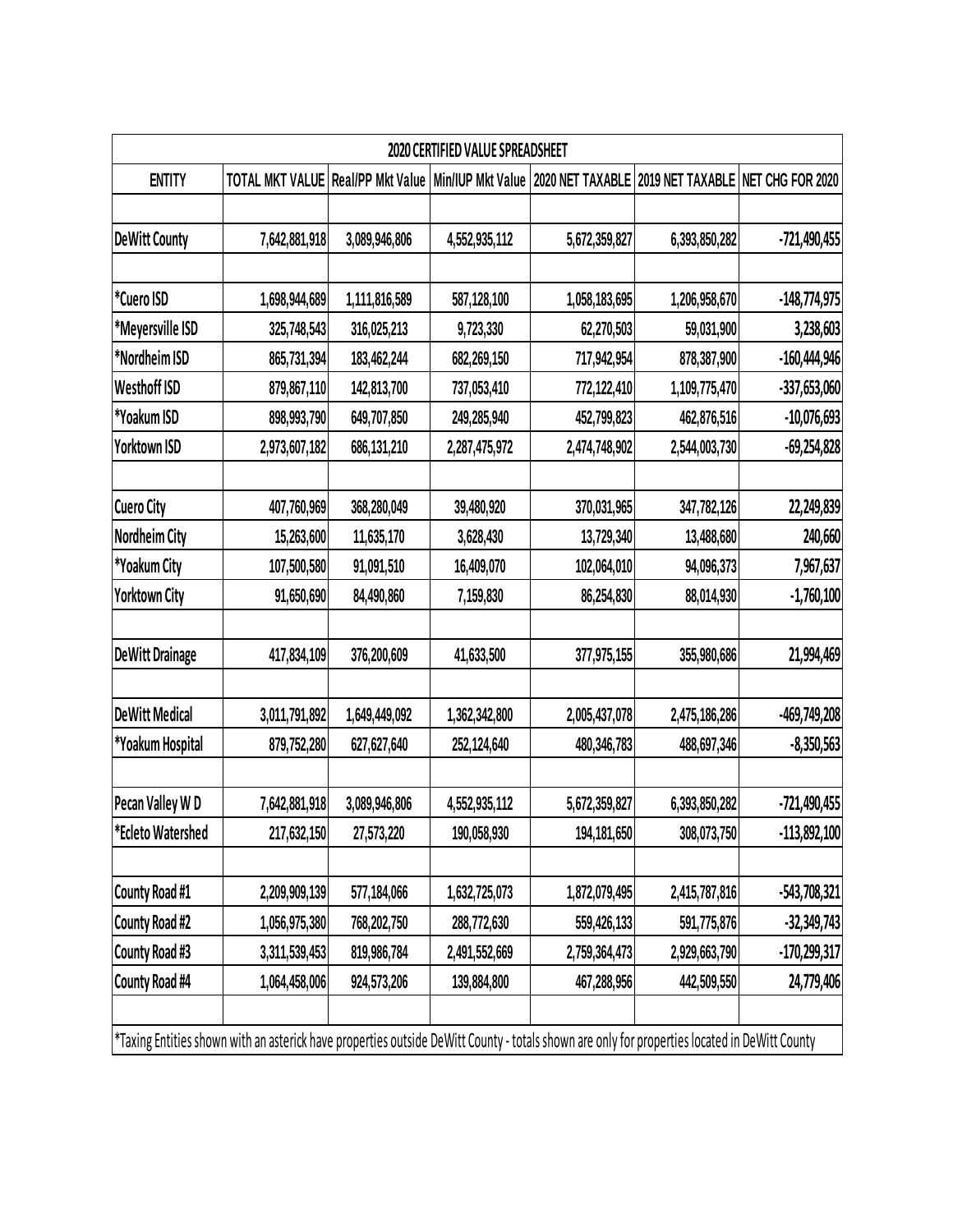#### **General Information**

|                             | 2019   | 2020   |
|-----------------------------|--------|--------|
| Properties Inspected        | 11,393 | 14,329 |
| <b>Exemptions Processed</b> | 189    | 153    |

#### **Protest Data**

| <b>Total Protest Processed</b>   | 3,386 | 8.442 |
|----------------------------------|-------|-------|
| <b>Protest Processed by DCAD</b> | 575   | 590   |
| <b>ARB Decisions</b>             | 194   | 126   |
| <b>Arbitration Cases</b>         |       |       |

#### **Top 10 Taxpayers – 2020**

|                                           | <b>Market Value</b> | <b>Taxable Value</b> |
|-------------------------------------------|---------------------|----------------------|
| <b>Burlington Resources Oil &amp; Gas</b> | 1,204,028,150       | 1,204,028,150        |
| Devon Energy Prod Co LP-WI                | 1,000,026,860       | 1,000,026,860        |
| <b>Ensign Operating LLC</b>               | 119,051,720         | 119,051,720          |
| Verdun Oil & Gas LLC                      | 95,248,800          | 95,248,800           |
| <b>EOG Resources Inc.</b>                 | 68,220,280          | 68,220,280           |
| <b>EFS Midstream LLC</b>                  | 54,810,300          | 54,810,300           |
| Kinder Morgan Crude & Cond LLC            | 49,617,230          | 49,617,230           |
| <b>Teal Operating LLC</b>                 | 47,933,870          | 47,933,870           |
| Enterprise Texas Pipeline (PP)            | 46,863,630          | 46,863,630           |
| Marathon Oil EF LLC                       | 40,693,760          | 40,693,760           |

#### **Performance in Comptroller's Property Value Study and Methods Assistance**

The Property Value Study (PVS) and the Methods Assistance Program are each performed by the Comptroller's office bi-annually on a rotating basis. DeWitt Appraisal District receives the PVS done by the comptroller's office in even numbered years and the MAP in odd numbered years.

**Property Value Study:** The PVS is conducted by the Property Tax Assistance Division of the Comptroller's Office, to estimate a school district's taxable property value through the effectiveness of the District's appraisals. If the District's appraisals in a school district are within the acceptable range (5% of market value) then the values are certified to the Commissioner of Education. The PVS results are used for school district's state funding. The last study the DeWitt County Appraisal District received was in 2018 wherein the Property Tax Assistance Division accepted the appraisal district values for all school districts in DeWitt County. The PTAD